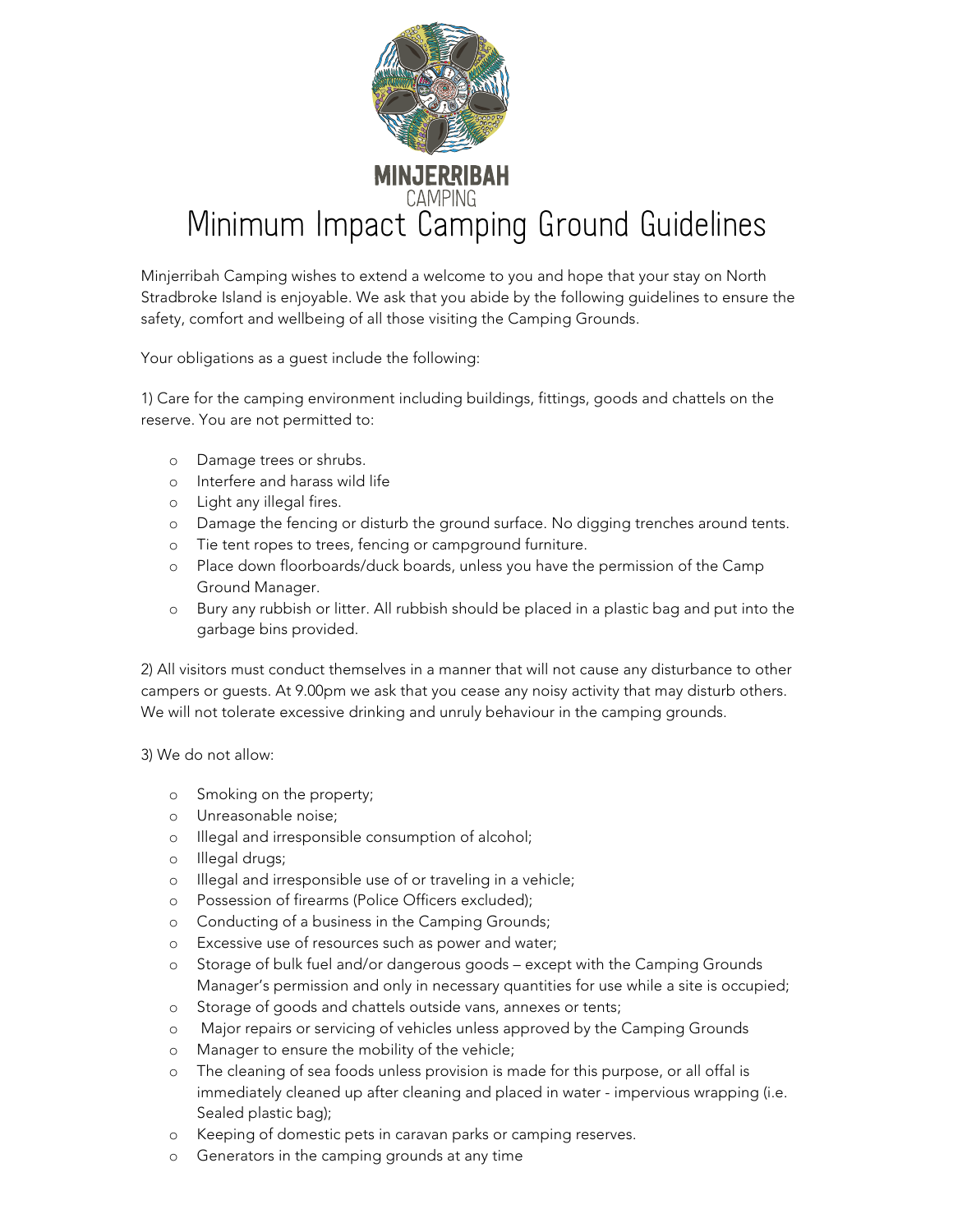4) Children under eight years of age MUST NOT enter the Amenities Blocks unless accompanied by an adult.

5) Kitchen utensils are not to be washed in laundry tubs, baby's baths, hand basin or showers.

6) For health and hygiene reasons, please do not bath your child in laundry tubs.

7) A party travelling in the same vehicle will be charged the site fee, which includes two people. Extra Adults and children will be charged per person per night.

8) Only Cash and Credit Card payments are accepted at The Camp Ground Offices.

9) A camping permit is granted for a maximum of 30 days. Failing to comply with permit conditions may result in the booking being terminated. Unpowered tent sites are to be no bigger than 6m X 6m with strictly one vehicle per site. A maximum of six people are permitted per site, this is to include all children and infants.

10) The Camping Ground Manager has the authority to ask campers or visitors to leave the Camping Ground or camping area, if the person has failed to perform or observe any of the obligations listed. Verbal notice by the Camping Ground Manager is sufficient, and will be followed by written termination at an early date. In this case, fees paid will not be refunded or credited.

11) The Camping Grounds Manager is NOT able to refund any fees on site. Written application stating the grounds of the application should be made to Customer Care, Minjerribah Camping, PO Box 160, Dunwich Qld 4183.

12) Please be aware that the Camping Ground Managers have a duty to maintain the Camping Grounds in a clean, tidy and orderly manner, and assist them in their task.

13) Police, Authorised Offices or Camping Ground Managers may issue on the spot fines for Traffic/Litter/Dog offences. Help us to avoid this situation with your co-operation.

14) Please leave your site by 10.00am on your day of departure to avoid being charged extra fees.

15) Please note that the Camping Grounds and camping areas are not equipped with facilities for the tie down of caravans and other structures. Persons making use of the Camping Grounds and their facilities may be exposed to the risk of substantial damage to their property and/or serious personal injury during periods of high wind velocity. All persons are welcome to make use of these Camping Grounds and their facilities on this basis, but Straddie Camping can accept no responsibility for any loss or injury suffered in this circumstance.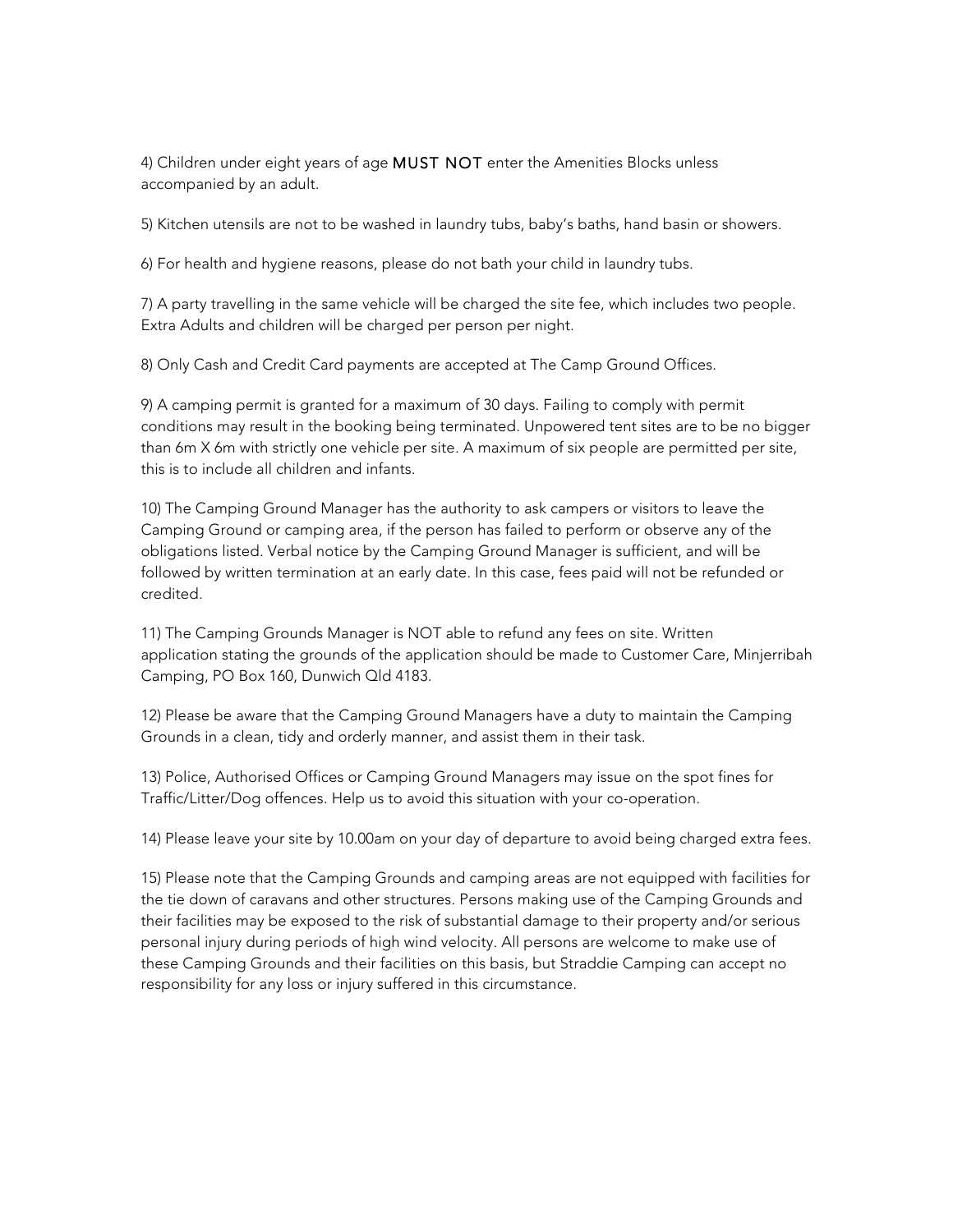# Terms & Conditions

We want you to enjoy your camping holiday but we just have a few things you need to know.

## Booking Conditions:

Site fee covers the cost of the first two people. All fees and charges are in Australian dollars, and are subject to change without notice.

## Cabin minimum stay:

Off-Peak season-Two night minimum for stays commencing Fridays and Saturdays, otherwise one night (one night surcharge applies) Peak season- Two night minimum Monday to Sunday.

## Peak Periods:

Peak periods cover all Queensland school holidays. Dates change annually.

## Payment of site fees:

You must pay the full booking amount at the time of booking to secure your site/cabin.

## Changes to Bookings:

Bookings may be altered subject to availability, by giving 24 hours notice. You may change your booking to another date, by doing so at least 24 hours prior to your scheduled arrival date, by contacting our Booking Centre on 07-3409-9668. An administration fee of \$20 is charged each time you make a change to your booking when 7 days notice is given. Changes made 1-6 days before your arrival will incur a \$30 change fee. Changes that result in an increase in camping fees will require payment of the difference for confirmation. You may change a booking to decrease the number of nights by giving a minimum of 24 hours notice, however if you do so you will not be entitled to a refund, you will receive a credit for the balance, less an administration fee. Any balance of fees will be held in credit for use within 12 months from the cancellation date. If you do not give 24 hours notice, we are not able to make changes to your booking, or offer a credit. We do not offer a credit or a refund for any unused nights, If you depart your campsite before your booked departure date.

#### Cancellations:

You may cancel your booking by doing so at least 24 hours prior to your scheduled arrival date. Regardless of your initial method of payment, you will not be entitled to a refund, but will be issued a credit less the administration fee. Any balance of fees will be held in credit for use within 12 months from the cancellation date. Should you not use your credit by the end of the 12 month period, it will be forfeited to Minjerribah Camping. You may cancel your booking by contacting our Booking Centre on 07-3409-9668. If you do not give 24 hours notice to cancel your booking, we are not able to offer a credit. We do not offer a credit or a refund for any unused nights, If you depart your campsite before your booked departure date.

#### Request to extend camping:

A request to extend camping made immediately before or during your stay will be considered where possible.

You may request to extend your booking by contacting our Reservations Centre on 07-3409-9668, or in person at one of our Camping Ground offices.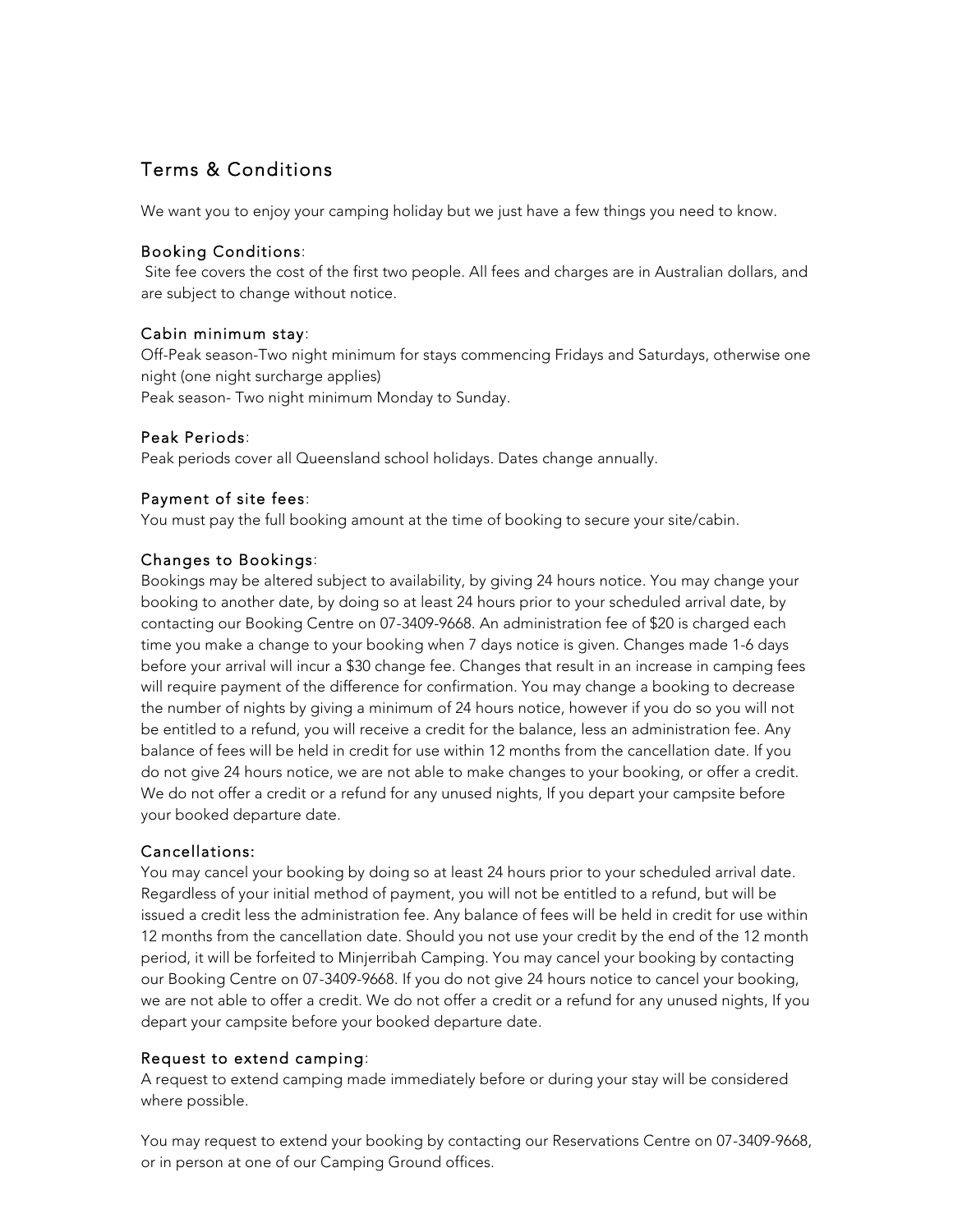#### Extreme Situations:

In the event that access to our Camping Grounds is prevented by weather extremes or emergency situations, or if facilities are closed for all or part of the camping permit period, we will at no additional cost, offer alternative camping for the unused balance of your stay, within the next 12 months from the first day of your booking. If the alternative is unavailable or unacceptable, we will refund the payment for the unused balance of your stay in full.

## Reservations Centre Booking:

Please contact our Reservations Centre on 07-3409-9668 regarding changes to your stay. You will need to provide your Reservation Number located at the top of your booking to make any changes to your booking. Your Reservation Number is confidential and should only be given to Minjerribah Camping staff or your travel agent.

#### Internet Booking:

You can Book online at www.minjerribahcamping.com.au. Contact the reservation office on 07 3409 9668 to make any changes to online bookings.

Booking Agents: If you purchase camping on a third party website, or from a Booking Agent, any query regarding the purchase, or any refund request, must be referred to the website on which you made the purchase, or the Booking Agent who sold you the camping permit and/or accommodation.

Refunds: In the unlikely event that Minjerribah Camping is unable to provide a site or cabin on the date listed on your confirmation documents, you will be offered an alternative site or cabin, or alternate dates. If no suitable arrangements for alternate accommodation or dates can be made, you may be offered a full or part refund in recognition of the change to your booking.

We reserve the right to reject a claim for a refund based on circumstances outside of our control including: Unfavourable or unpleasant weather conditions before or during the camping or other activity. Personal decisions to change visit plans. Personal decisions to arrive some time after the permit start date or leave before the permit end date. The failure of a person or group to obtain a transport booking or the failure of their chosen transport to operate. Ill health or sickness not of a life-threatening nature.

# Claims for refunds:

All claims must be made in writing either by email to info@minjerribahcamping.com.au or by mail to: Minjerribah Camping, P.O. Box 160, Dunwich, North Stradbroke Island, Qld, 4183 When a claim is made in writing and sent by post, the date of claim will be when the claim was received.

# Early Departure:

Campers who leave the Parks early, or do not arrive on their scheduled arrival day will not be entitled to a refund or credit. At the discretion of Management, and on compassionate grounds only, customers may receive a credit to return in an off peak period in the event of adverse weather. Such requests must be made in writing.

#### Booking confirmation and booking numbers:

When you book & pay for camping on our website you will have your confirmation sent to you by email. In this email you will receive a booking number confirming that your camping has been booked and paid for. We will use this number to confirm your stay in our Camping Grounds, issue your Straddie Camping Tag and access cards. You will need to bring a copy of the confirmation, or your booking number, with you to present at our Reservations Office on arrival on the island. At this time you will be issued with your Minjerribah Camping Tag, and access cards which will